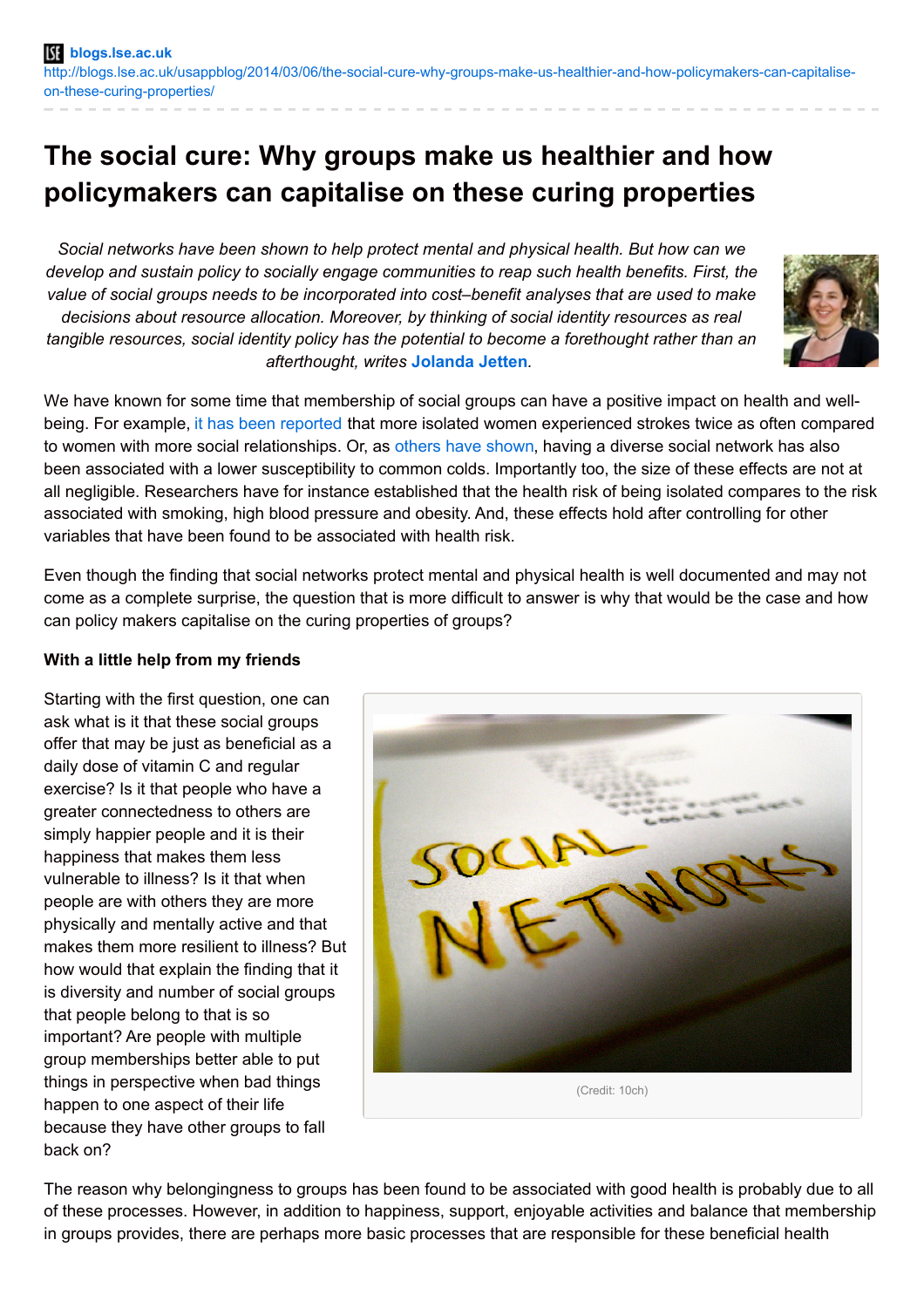### effects.

When the Beatles sung about friends as the cure to loneliness and coping with failure they were probably getting at this process: if we feel we belong and connected to others, we feel stronger and are better able to deal with the challenges in life. Groups provide in that sense what Durkheim in his famous 1951 book titled *Suicide* called "existential security".

# **Having all eggs in one basket**

It follows that the more of these 'securities' one has, the more one is protected against the negative effects of all sorts of stressors. This was illustrated by John Barefoot and colleagues who reported in a 2005 issue of the *American Journal of [Epidemiology](http://aje.oxfordjournals.org/content/161/10/960.full.pdf)* that it was having more varied social contacts and not necessarily the frequency of contact that was associated with both lower mortality and heart disease. This finding is interesting and is in line with recent research showing that belonging to multiple social groups is particularly important when people experience an important change in their life. Imagine the marathon runner confronted with an injury that prevents them from ever running again. Even though everyone would be devastated by such an injury, the negative impact is likely to be greater for the person who did not define themselves as anything other in life than as a runner. In line with conventional wisdom, it is best not to have all eggs in one basket just in case misfortune befalls that one basket. It would be safer to have not only many baskets on the go at one particular moment in time, but also to spread them around so that damage to one does not also bring down baskets that are nearby.

One of the studies that we [conducted](http://www.ncbi.nlm.nih.gov/pubmed/18924001) in 2008 examined this hypothesis among patients who had recently suffered from a stroke. We found that life-satisfaction *after* the stroke was higher for those who belonged to more social groups *before* their stroke. Further analyses of the data suggested that this was because the more groups stroke sufferers belonged to before their stroke, the more groups there were left for them to fall back on *after* their stroke and this protected their life-satisfaction.

# **Harnessing the curative properties of groups**

At the policy level, how can identity resources best be utilized to improve health prevention, care delivery and outcomes within specific populations and society more generally? The realisation that group membership can be a social and psychological resource suggests that we need to think of ways in which groups can be developed to maximise their resource potential. This is probably easier said than done. However, on a positive note, we have found some promising initial evidence in a number of groups that interventions that activities that encouraged group [development](http://eprints.lse.ac.uk/48803/) enhanced the cognitive health and well-being of participants (for example, in interventions with elderly care residents). In particular, this was achieved through individuals developing a shared sense of identification that resulted from engagement in these activities.

In answering the critical question how policy can help to develop and sustain policy to socially engage communities to reap such health benefits, two key points should be kept in mind. The first follows from the assertion that groups — and the sense of social identity that underpins them — represent substantial, tangible assets with a clear price tag. Thinking about social identities in this way means that their value needs to be incorporated into cost–benefit analyses that are used to make decisions about resource allocation. Seeing group memberships as concrete resources, that can be lost, maintained or gained, goes some way towards overcoming the tendency to take them for granted.

Second, and related to the first point, once seen as a concrete resource, shared identity resources emerge as a real contender in the policy makers' tool-box. By thinking of social identity resources as real tangible resources, social identity policy has the potential to become a forethought rather than an afterthought. It is only when we consider identity resources right from the beginning that we can utilize them effectively.

For a longer and more detailed reading on this subject, see Jetten, J., Haslam, C., Haslam, S.A., Dingle, G., & Jones, J. M. (2014). How groups affect our health and [well-being:](http://onlinelibrary.wiley.com/doi/10.1111/sipr.12003/abstract) The path from theory to policy. Social Issues *and Policy Review, 8, 103-130.*

*This article originally appeared at the LSE's British [Politics](http://blogs.lse.ac.uk/politicsandpolicy/?p=39912) and Policy blog.*